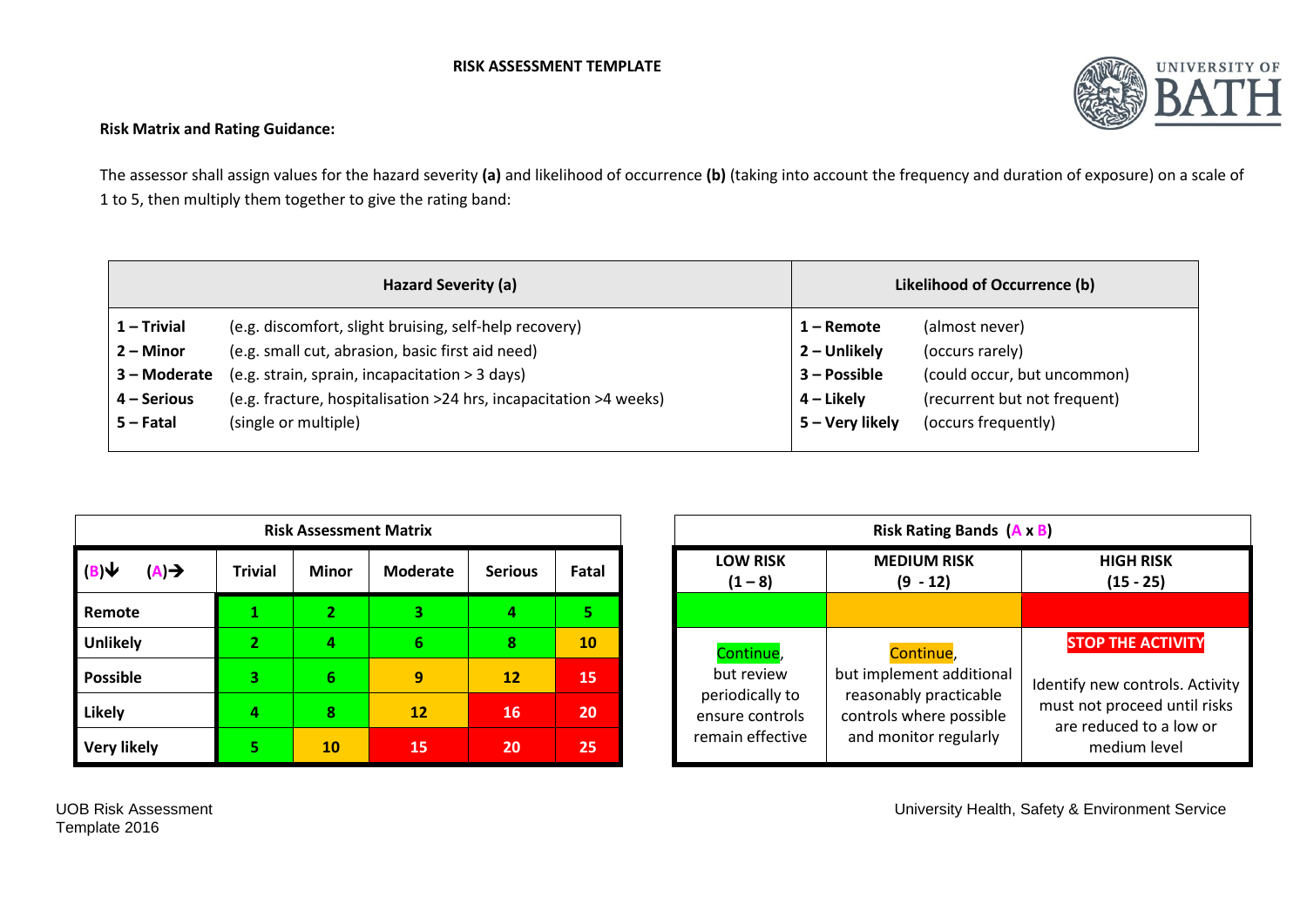## **Risk Assessment Record**

| Risk Assessment Title: COVID-19 Risk Assessment for SU Group Activity                                                             | Date Produced: 01 Sept 2021                                                                                                       | <b>Review Date: as needed</b> |
|-----------------------------------------------------------------------------------------------------------------------------------|-----------------------------------------------------------------------------------------------------------------------------------|-------------------------------|
| <b>Overview/Description of Activity:</b> Measures to be put in place to ensure events<br>are run safely during the pandemic virus | Duration/Frequency of Activity: n/a                                                                                               |                               |
| <b>Location of Activity:</b>                                                                                                      | Generic or Specific Assessment: Generic - to be tailored by owner and read in<br>conjunction with existing task risk assessments. |                               |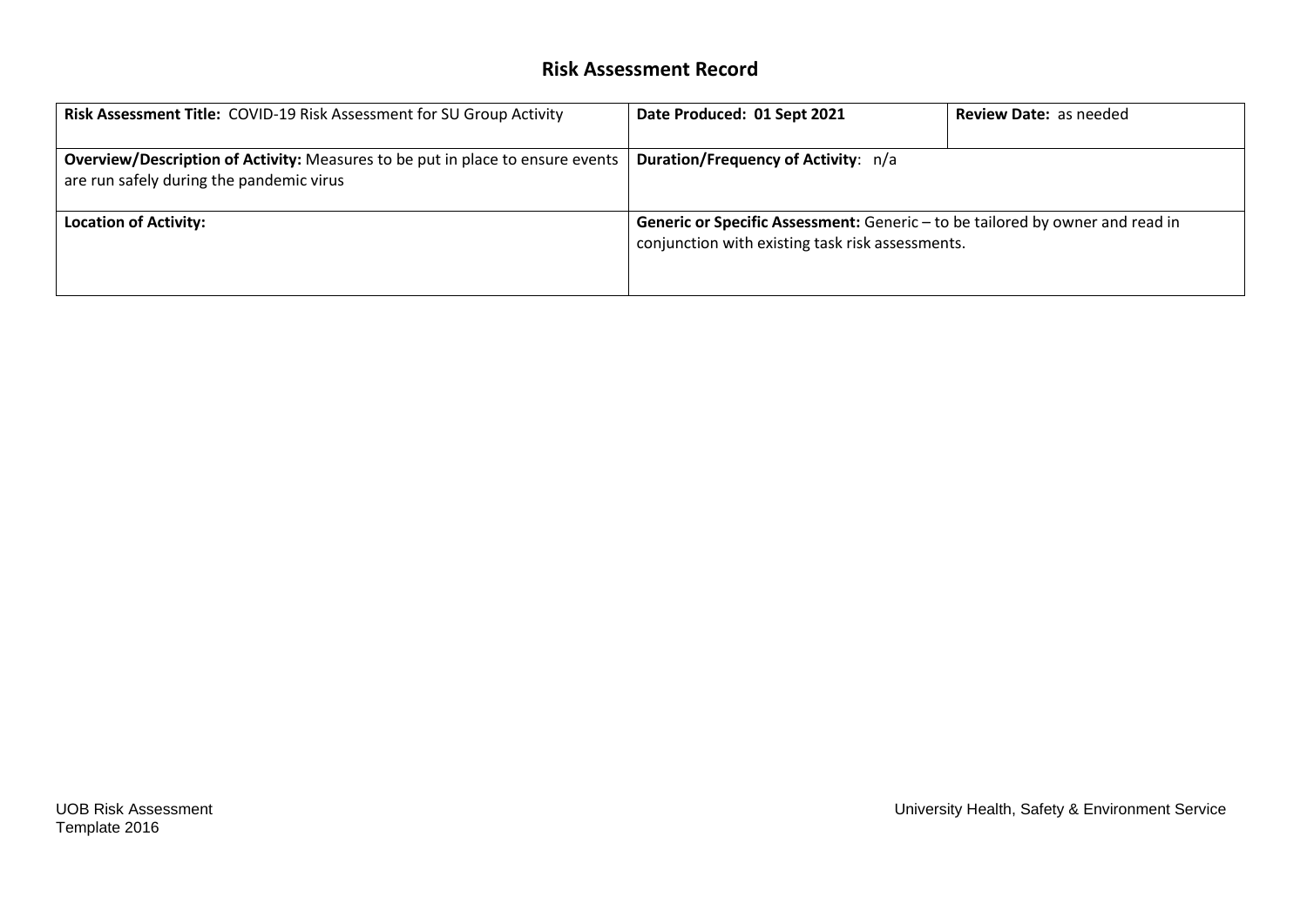| #            | Hazard(s)<br>identified               | Who might be<br>affected<br>and how | <b>Existing controls &amp; measures</b>                                                                   | <b>Severity</b><br>(a) | Likelih<br>ood<br>(b) | <b>Risk</b><br><b>Rating</b><br>$(a \times b)$ | Additional control/action required                                                                                                                                                                                                                                                                                                                                                                                                                                                                                                                                                                                                                                                                                                                                                                                                            |
|--------------|---------------------------------------|-------------------------------------|-----------------------------------------------------------------------------------------------------------|------------------------|-----------------------|------------------------------------------------|-----------------------------------------------------------------------------------------------------------------------------------------------------------------------------------------------------------------------------------------------------------------------------------------------------------------------------------------------------------------------------------------------------------------------------------------------------------------------------------------------------------------------------------------------------------------------------------------------------------------------------------------------------------------------------------------------------------------------------------------------------------------------------------------------------------------------------------------------|
| $\mathbf{1}$ | Close contact<br>with other<br>people | All event attendees                 | • SU Event planner to be<br>completed for all events,<br>including event-specific Risk<br>Assessment (RA) | 4                      | $\overline{3}$        | 12                                             | Where possible, ensure all venues are booked<br>$\bullet$<br>ahead so you are aware of their specific<br>guidelines and can include this in your event<br>RA.<br>Follow the venue/organisation specific<br>$\bullet$<br>guidelines including maximum occupancy<br>capacity levels<br>Attendees to be signposted to the existing<br>$\bullet$<br>venue guidelines<br>If the event has no link to another<br>$\bullet$<br>organisation's guidelines then a responsible<br>SU staff member will assess whether there is<br>the need for additional controls such as:<br>Wearing face masks- particularly if in close<br>contact in an enclosed space<br>Proof of a negative test.<br>Proof of vaccination.<br>Proof of immunity due to previous infection<br>confirmed by PCR test.<br>Proof of exemption.<br>NHS test and trace QR code sign in |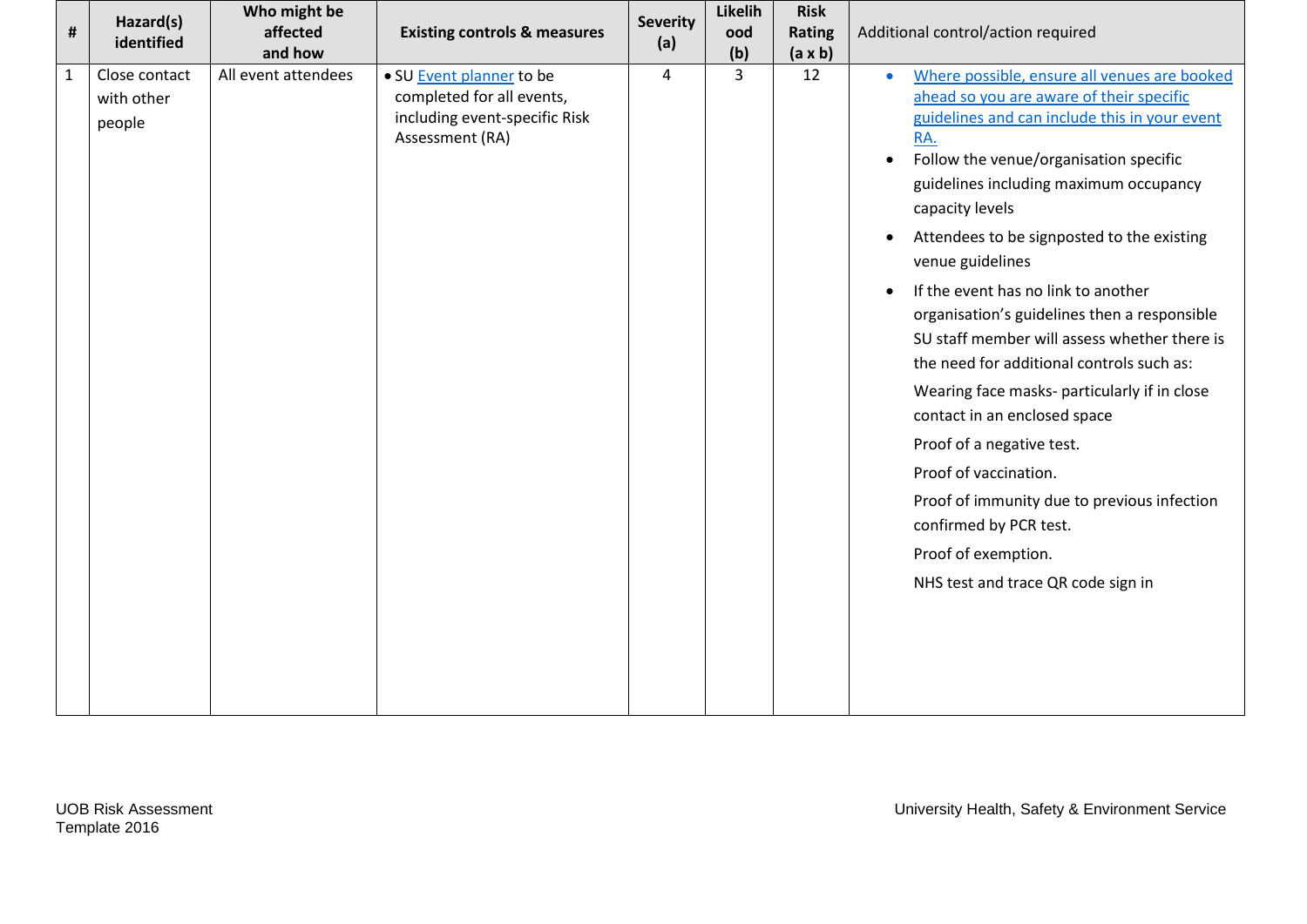| $\overline{2}$<br>Contagious<br>person at<br>event | Attendees, staff at<br>venue | 4 | $\overline{3}$ | 12 | Venue guidelines to be observed. These may<br>$\bullet$<br>include the need for:<br>1. Proof of a negative test.<br>Proof of vaccination.<br>2.<br>Proof of immunity due to previous<br>3.<br>infection confirmed by PCR test.<br>Proof of exemption.<br>4.<br>NHS test and trace QR code sign in<br>5.<br>Attendees to be signposted to the existing<br>$\bullet$<br>venue guidelines<br>If the event has no link to another<br>organisation's guidelines then a responsible<br>SU staff member will assess whether there is<br>the need for additional controls, as<br>highlighted above<br>Inform attendees that if they have a high<br>$\bullet$<br>temperature and/or a new, continuous cough<br>or have any change in sense of taste or smell<br>they should not attend the event and follow<br>the latest self-isolating guidance. |
|----------------------------------------------------|------------------------------|---|----------------|----|-------------------------------------------------------------------------------------------------------------------------------------------------------------------------------------------------------------------------------------------------------------------------------------------------------------------------------------------------------------------------------------------------------------------------------------------------------------------------------------------------------------------------------------------------------------------------------------------------------------------------------------------------------------------------------------------------------------------------------------------------------------------------------------------------------------------------------------------|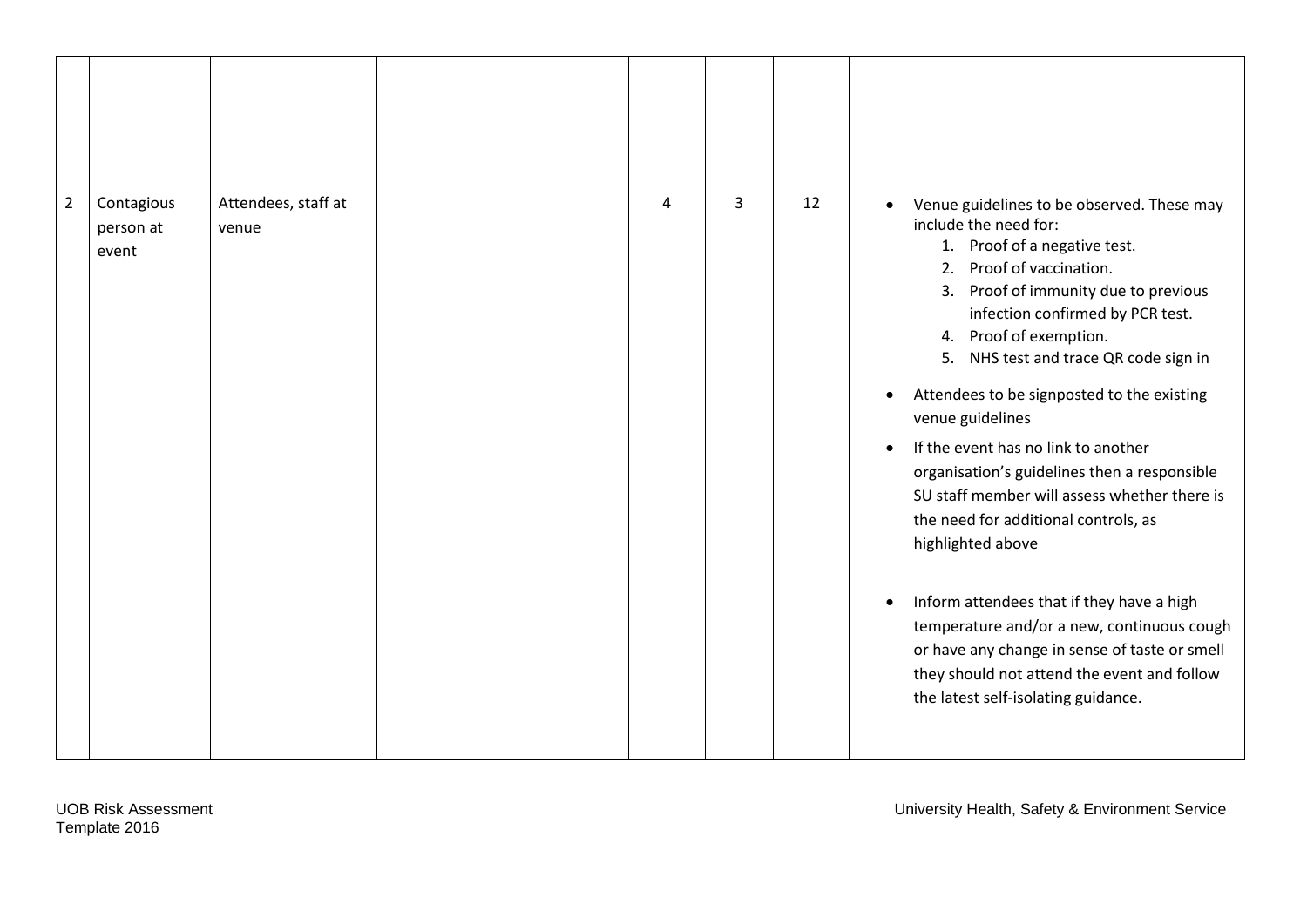| 3  | Surface<br>transmission<br>of virus                                    | Attendees                                     | Existing venue guidelines<br>Cleaning products in place                                                                                                                                                                                                                                                                | 4              | 3              | 12 | Adhere to all the venues own safety guidelines.<br>$\bullet$<br>Regular cleaning by organisers.<br>$\bullet$<br>Cleaning materials to be provided<br>$\bullet$<br>Individuals to wash hands at nearest washroom or<br>$\bullet$                                                               |
|----|------------------------------------------------------------------------|-----------------------------------------------|------------------------------------------------------------------------------------------------------------------------------------------------------------------------------------------------------------------------------------------------------------------------------------------------------------------------|----------------|----------------|----|-----------------------------------------------------------------------------------------------------------------------------------------------------------------------------------------------------------------------------------------------------------------------------------------------|
|    |                                                                        |                                               |                                                                                                                                                                                                                                                                                                                        |                |                |    | use personal hand sanitiser before entering<br>Provision of hand sanitiser at common area<br>facilities i.e. entrance, exit.<br>Reduce need to share documents, other materials<br>$\bullet$<br>or handle goAll payments to be cashless and<br>contactless payments encouraged where possible |
| 4  | Airborne<br>transmission<br>of virus<br>through lack<br>of ventilation | Attendees                                     | Adhere to the stated maximum<br>capacity levels for rooms on<br>campus                                                                                                                                                                                                                                                 | $\overline{4}$ | 3              | 12 | Adhere to all the venues own safety guidelines.<br>$\bullet$<br>Maximum occupancy level defined by venue or<br>$\bullet$<br>estates room assessment.<br>Additional natural ventilation such as opening<br>$\bullet$<br>windows (and doors if necessary) to be<br>implemented                  |
| 5  | Accidents,<br>security and<br>other<br>incidents                       | Any member of staff,<br>student or visitor    | • Any incidents/ concerns,<br>policies not being followed then<br>notify University Security by<br>either calling 01225 385349 (<br>ext 5349 if using an internal<br>phone) or call in to speak to<br>them at the Library front desk<br>. If first aid is required then<br>contact Security using the<br>above methods | 4              | $\overline{2}$ | 8  | Existing emergency arrangements to be followed<br>in the event of a fire, first aid or environmental<br>incident.<br>First aiders (security) have been provided with<br>additional PPE and guidance from the<br>resuscitation council on CPR.                                                 |
| 6. | Transmission<br>of virus<br>brought about<br>by sharing<br>transport   | Any person traveling<br>together to the event | Adhere to the travel company's<br>safety guidelines when using a<br>company or public transport                                                                                                                                                                                                                        | 4              | 3              | 12 |                                                                                                                                                                                                                                                                                               |

Template 2016

UOB Risk Assessment University Health, Safety & Environment Service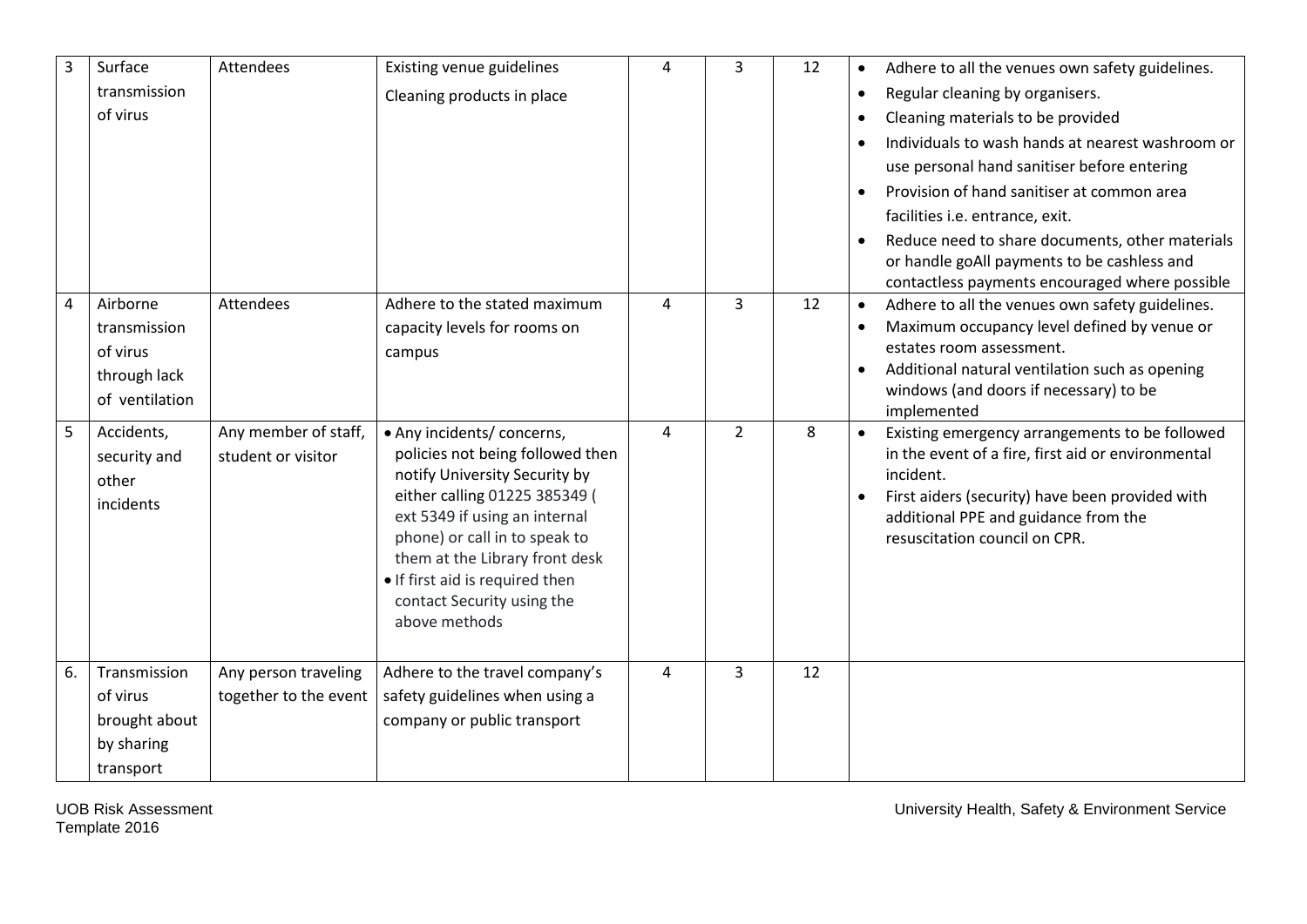|    | Event-related<br>travel                                              | Attendees/organisers                                                                                                      | Travel company<br>$\bullet$<br>guidelines in place                                                                                                                                                                                                                                                                                                                                                                                                                        | 4 | $\overline{2}$ | 8  | Adhere to the travel companies guidelines<br>$\bullet$<br>Advised not to share transport where possible.<br>$\bullet$ |
|----|----------------------------------------------------------------------|---------------------------------------------------------------------------------------------------------------------------|---------------------------------------------------------------------------------------------------------------------------------------------------------------------------------------------------------------------------------------------------------------------------------------------------------------------------------------------------------------------------------------------------------------------------------------------------------------------------|---|----------------|----|-----------------------------------------------------------------------------------------------------------------------|
| 8  | Person taken<br>ill with Covid<br>19 like<br>symptoms                | The person taken ill,<br>any person on<br>campus having direct<br>contact with that<br>person (including<br>first aiders) | First aid available via security<br>to provide assistance if<br>people taken ill. Security<br>procedures for summoning<br>ambulance are in place.<br>Dynamic risk assessment to<br>determine whether face<br>covering / mask required<br>when providing first aid or<br>similar support.                                                                                                                                                                                  | 4 | $\overline{2}$ | 8  |                                                                                                                       |
| 9  | Surface<br>transmission<br>of virus<br>through use of<br>microphones | Any person working<br>within or visiting the<br>office                                                                    | Individuals to wash or sanitise<br>hands regularly, if possible<br>before any contact with<br>microphones<br>Microphones to be cleaned<br>between users with a<br>disinfectant wipe<br>If microphone cannot be<br>disinfected between users<br>(eg. in the case of an open<br>mic), it should be kept on a<br>stand and not touched.<br>Headset microphones should<br>be used by one person only<br>per day, and be thoroughly<br>disinfected or quarantined<br>after use | 4 | 3              | 12 |                                                                                                                       |
| 10 | Student<br>leaders not                                               | <b>Student leaders</b><br>Attendees                                                                                       |                                                                                                                                                                                                                                                                                                                                                                                                                                                                           | 4 | $\overline{2}$ | 8  | All those planning event/activity to complete<br>$\bullet$<br><b>MANDATORY H&amp;S training</b>                       |
|    | trained                                                              |                                                                                                                           |                                                                                                                                                                                                                                                                                                                                                                                                                                                                           |   |                |    |                                                                                                                       |

Template 2016

UOB Risk Assessment University Health, Safety & Environment Service